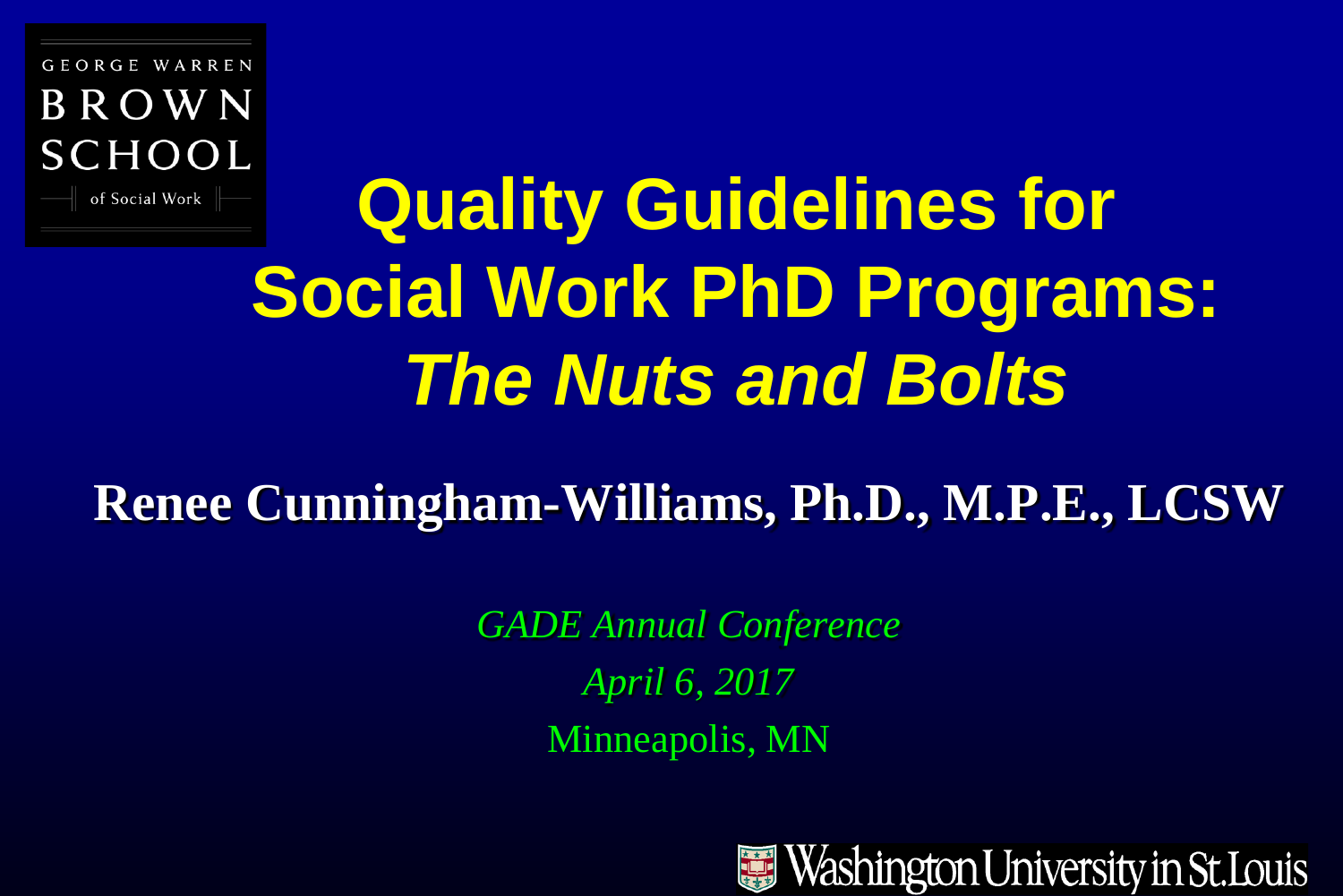## *History of "Quality Guidelines for Social Work PhD Programs*



Washington University in St.Louis



of Social Work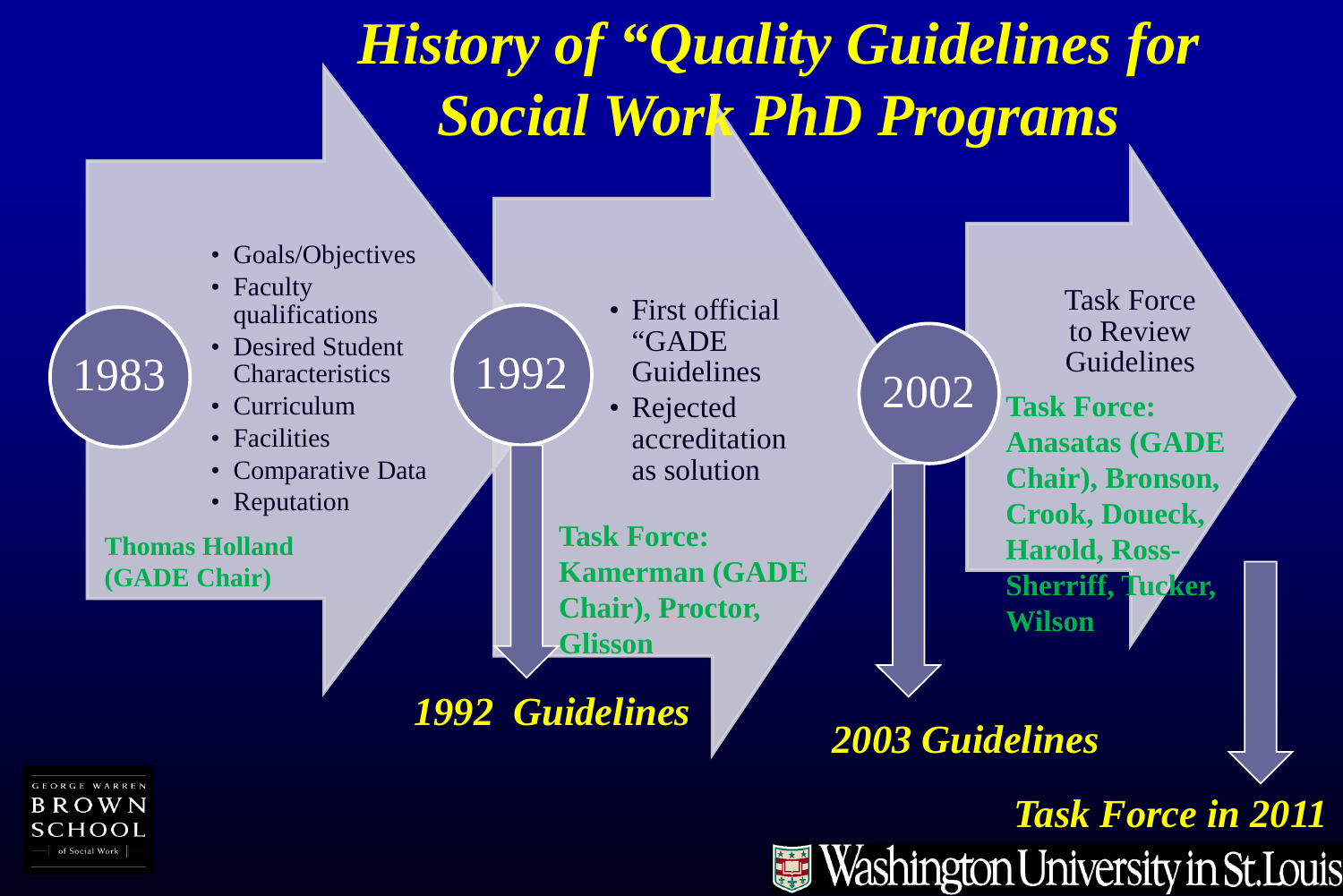# **TASK FORCE:**

#### **OUR CHARGE:**

**Complete Revision of 2003 Guidelines by April 2013 GADE Meeting**

## **OUR HOPE: "An aspirational document to guide initial and on-going program development and to inform program assessment and improvement"**

**To be true to Carnegie Initiative on the Doctorate (CID): "Prepare students to be stewards of the discipline"**

**2013 Guidelines:** "PhD-trained social work scholars improve the art **and science of social work by generating, disseminating, and conserving the knowledge that informs and transforms professional practice"** B R O W N OOL of Social Work Washington University in St.Louis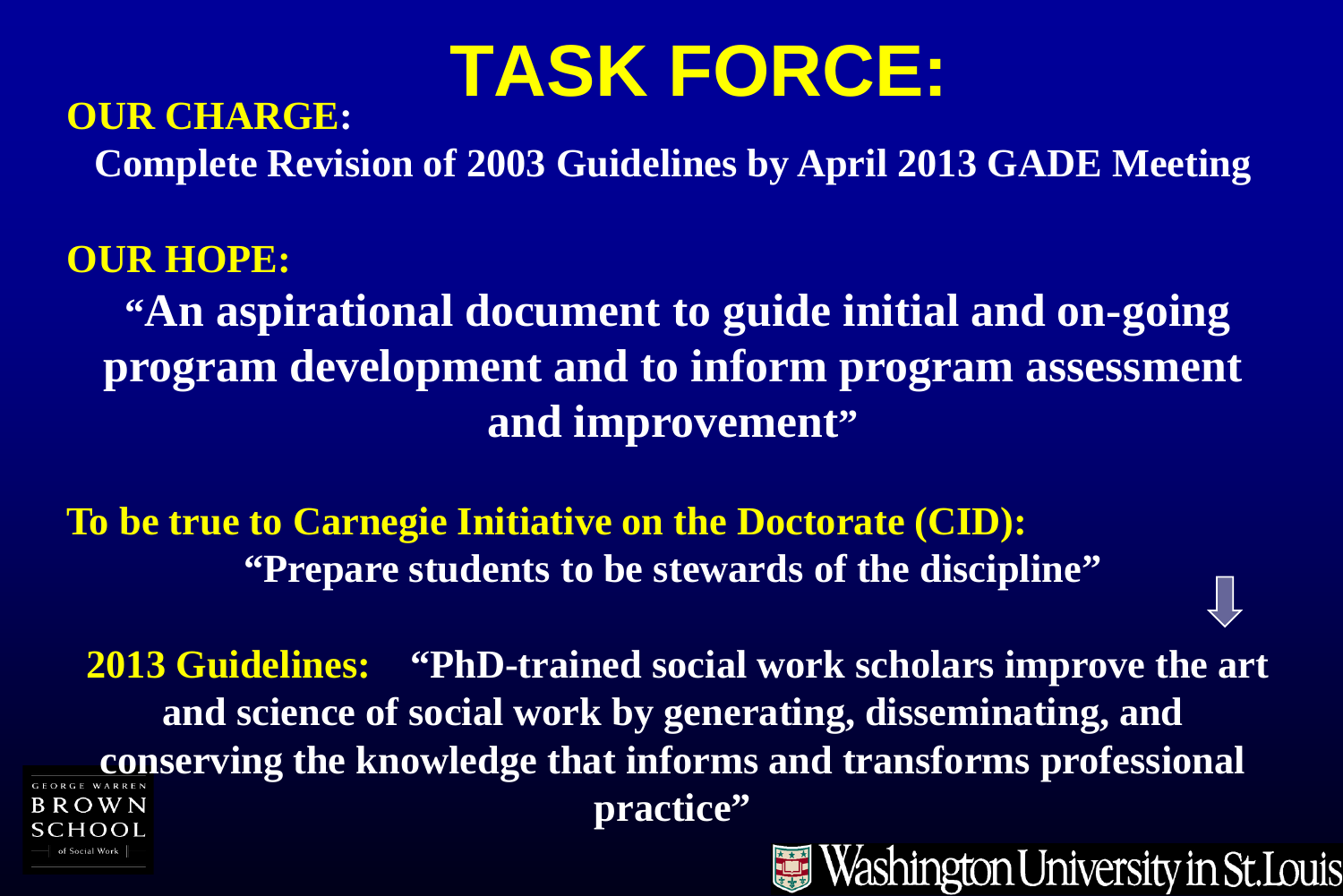# **TASK FORCE: "***The Tasks***"…** *Data Collection*

### *84 –item online*



**N=416 SW faculty, administrators, students, Dec 2012**

**GEORGE WARREN BROWN** SCHOOL of Social Work

- **1) Skills /Knowledge (vs. specific curriculum)**
- **2) Supports needed for success**
- **3) Program resources**
- **4) Program and student aspirational Outcomes**

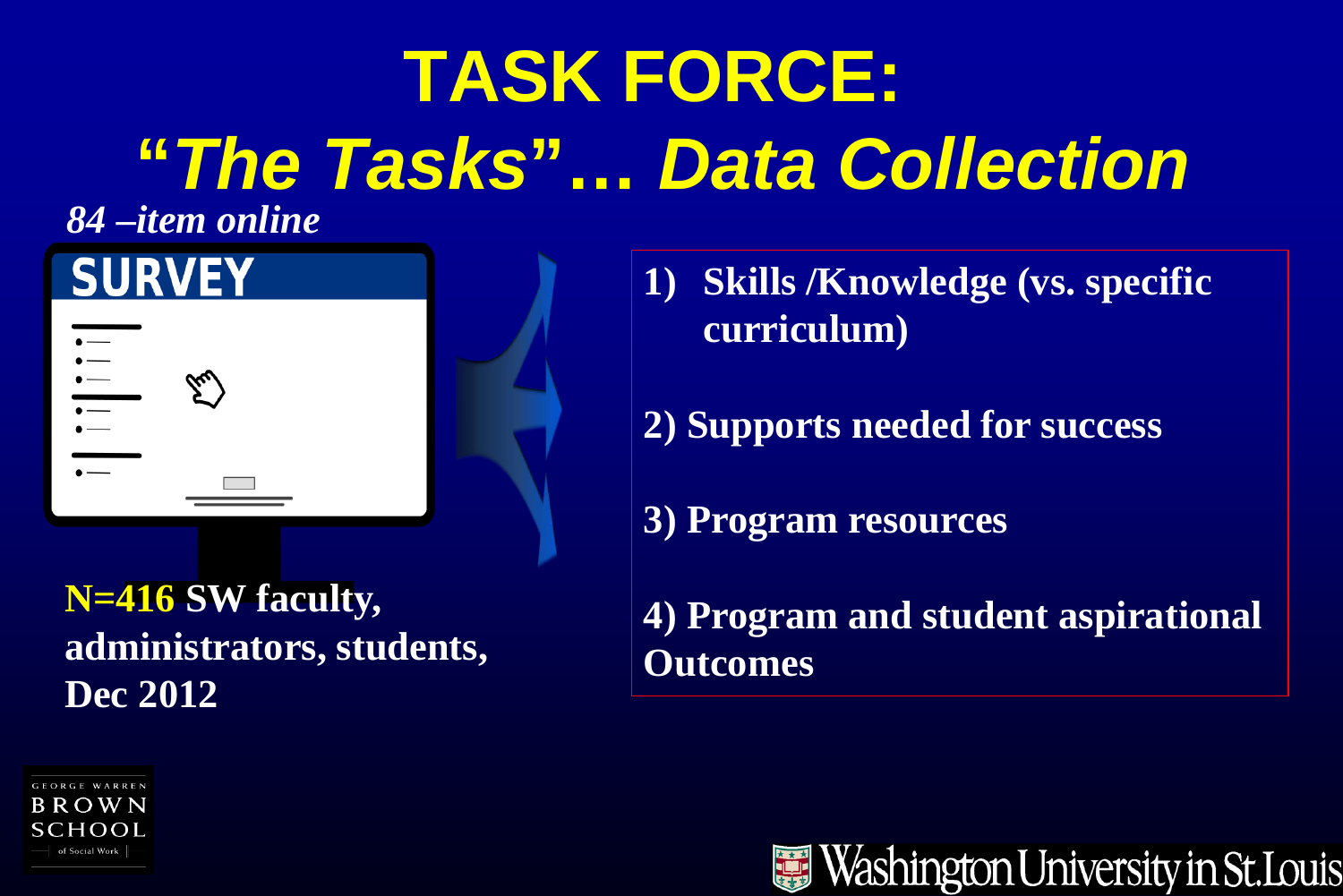# **TASK FORCE: "***The Tasks***"… Analysis**

### *84 –item online*

GEORGE WARREN **BROWN** SCHOOL of Social Work



### **SURVEY DATA**

# **+ EXISTING DATA**

**- CID Work (Walker, 2008)**

- **National Survey of SW doc** 

**students (Anastas, 2012)**

- **Science of SW dialogue (Brekke 2012)**

Washington University in St.Louis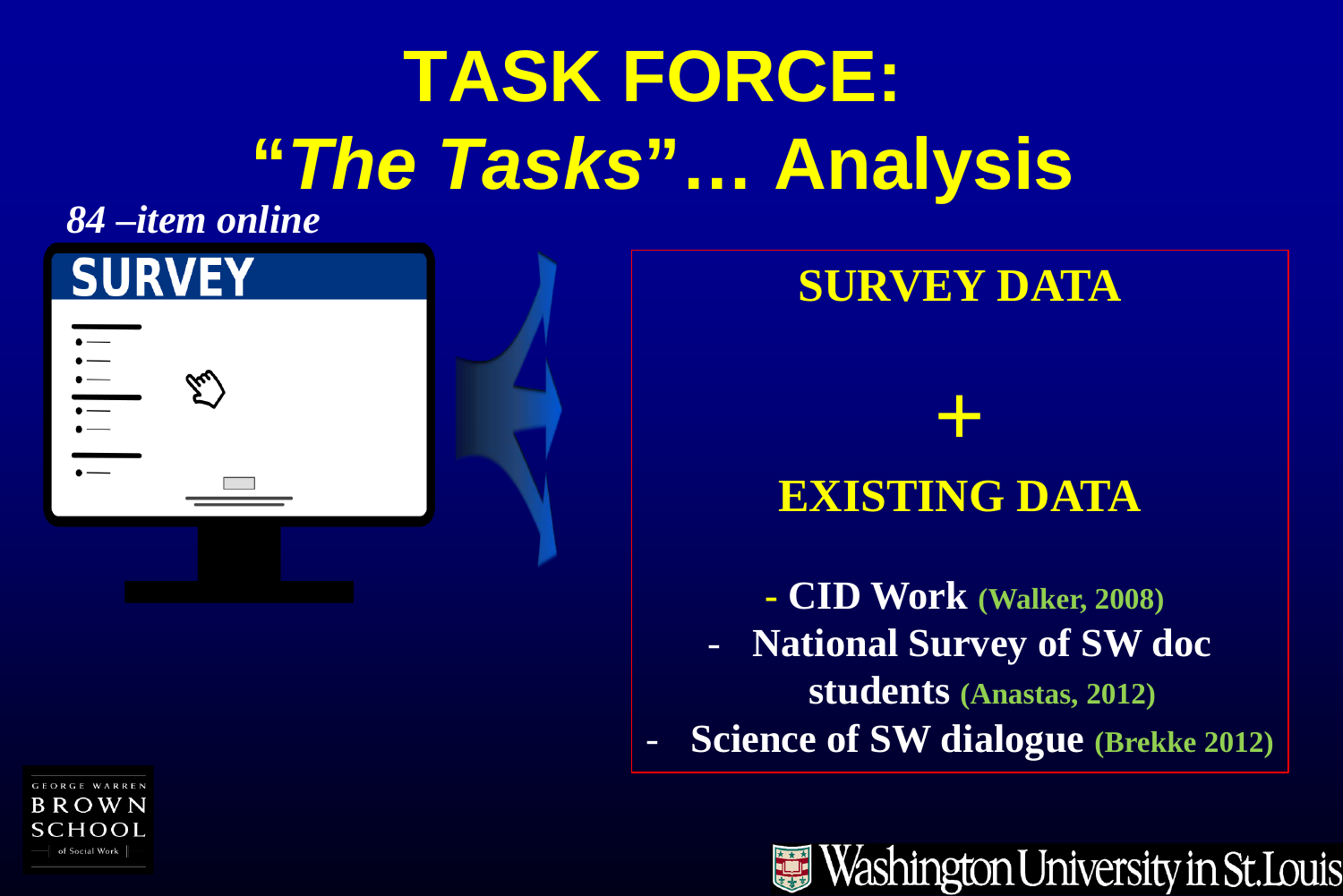# **GUIDELINES:**

*Aspirational Document NOT Proscriptive*

*Focus on: SKILLS and EXPERTISE NOT Curriculum* 









Knowledge of SW as a Profession & Discipline

High Quality & Effectively Communicated Competency & relationship between RESEARCH + **TEACHING** 

Resources, Admin., **Structures** 

Aspirational Student Outcomes



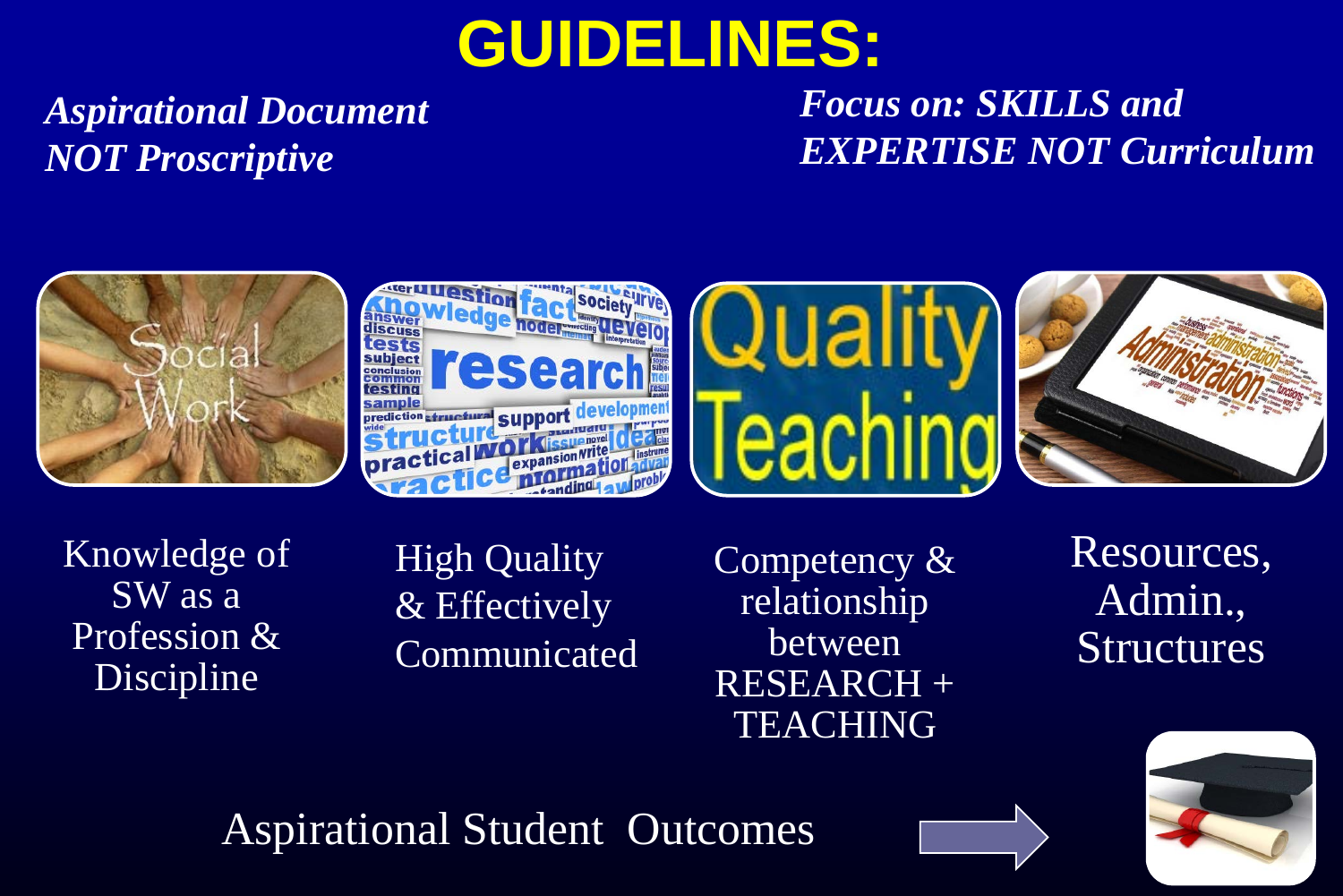### 2013 Guidelines – also found on GADE Website

**Editorial** 

### **Quality Guidelines for Social Work PhD Programs**

Research on Social Work Practice 2014, Vol. 24(3) 281-286 © The Author(s) 2013 Reprints and permission: sagepub.com/journalsPermissions.nav DOI: 10.1177/1049731513517145 rsw.sagepub.com



Donna Harrington<sup>1</sup>, Christopher G. Petr<sup>2</sup>, Beverly M. Black<sup>3</sup>, Renee M. Cunningham-Williams<sup>4</sup>, and Kia J. Bentley<sup>5</sup>

#### **Abstract**

The Group for the Advancement of Doctoral Educationin Social Work (GADE) adopted a new version of quality guidelines for PhD social work programs at its annual meeting in April 2013. These guidelines are reprinted in this article, together with a discussion of the context in which they were developed and approved. They are offered with the aim of advancing excellence in research-focused doctoral education and continuing the decades-long conversation about what constitutes excellence in those programs.

#### **Keywords** education, field of practice